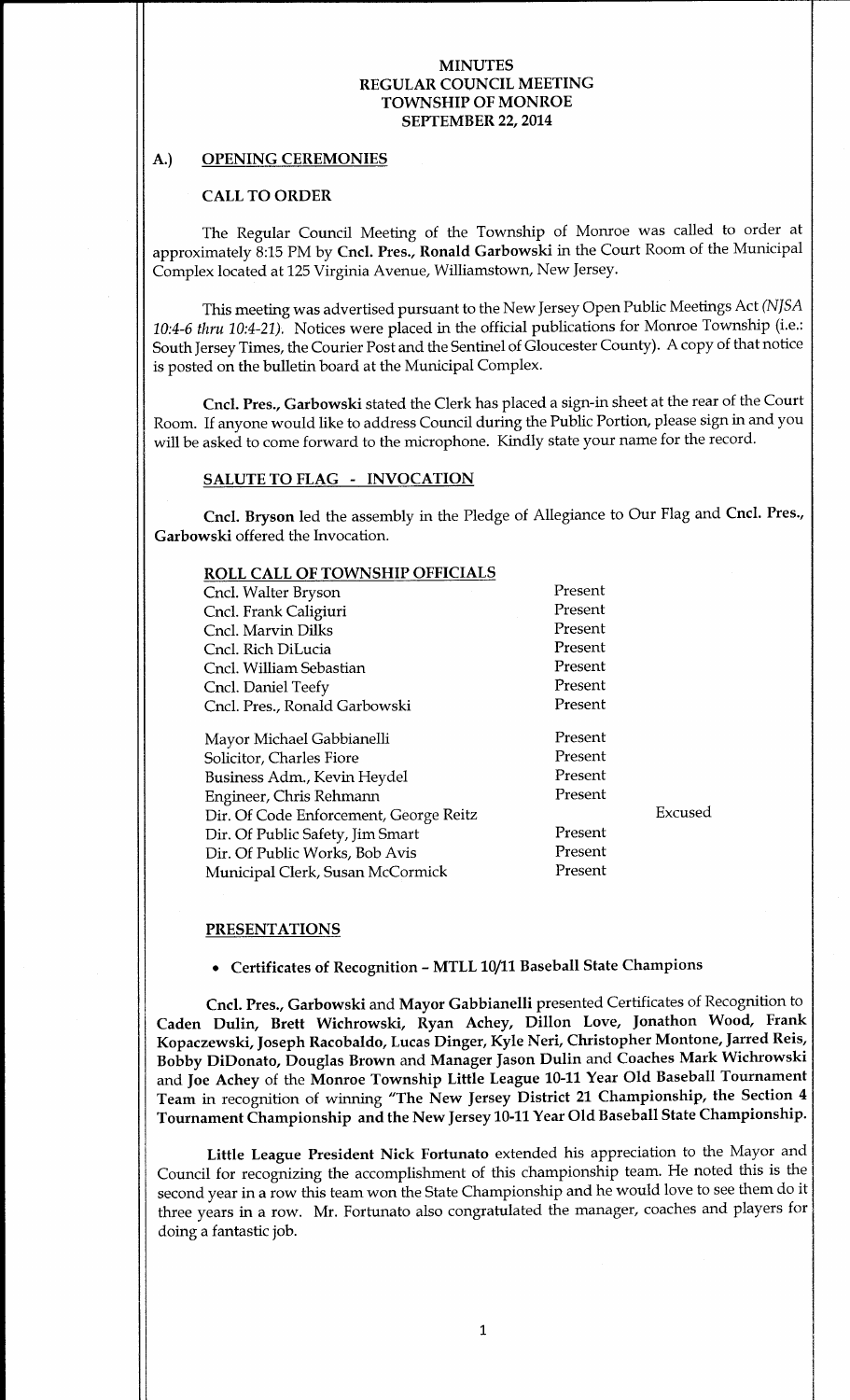#### APPROVAL OF MINUTES

Cncl. Sebastian made a motion to approve the minutes as submitted of the Work Session and Regular Council Meeting of September 8, 2014. The motion was seconded by Cncl. Teefy and approved by all members of Council in attendance with the exception of Cncl. Dilks who Abstained.

At this time Mayor Gabbianelli made a statement in regards to the incident that happened at the Firemen's Convention in Wildwood involving the Williamstown Fire Company. He reported holding a meeting with the Fire Department Board of Directors and noted they came up with <sup>a</sup> plan to hold sensitivity training for all volunteer organizations. We are in the process of setting this up with our legal counsel, Brown and Connery and they will advise us how to handle it. Once this is done the Fire Company and volunteer Ambulance Company will be notified. Mayor Gabbianelli thanked the volunteers for their service and introduced the President of the Williamstown Fire Company, Joe Kurz.

Joseph Kurz, President of the Williamstown Fire Company extended sincere apologies on behalf of the entire fire company to those who were offended by the inappropriate banner at the New Jersey State Firemen's Convention in Wildwood. This was an unfortunate action followed by very poor judgment and Mr. Kurz assured everyone this type of action will not happen again under his tenure. Williamstown Fire Company # <sup>1</sup> is <sup>a</sup> proud organization made up of volunteer men and women. These volunteers are dedicated, trained professionals who proudly serve their community. Our organization has had a strong bond with this community for over 100 years and that will continue. Again, we apologize for this incident and the embarrassment to our community. We will continue to provide the best possible fire protection to the residents of Monroe Township while proudly serving this outstanding organization and community. Mr. Kurz thanked the Mayor and Council for affording him the opportunity to speak.

# B.) CORRESPONDENCE

Cncl. Pres., Garbowski advised the Mayor and Council received <sup>a</sup> thank you card from the Campbell/ Coles family for the flowers sent in memory of Jeff Coles.

# C.) RESOLUTIONS SCHEDULED- PUBLIC PORTION

Cncl. Dilks made <sup>a</sup> motion to open the Resolutions Scheduled - Public Portion. The motion was seconded by Cncl. Sebastian and unanimously approved by all members of Council. With no one wishing to speak Cncl. DiLucia made a motion to close the Resolutions Scheduled Public Portion. The motion was seconded by Cncl. Caligiuri and unanimously approved by all members of Council.

R:159-2014 Resolution Adjusting Township Of Monroe Tax Records

Cncl. Bryson made a motion to approve Resolution R:159- 2014. The motion was seconded by Cncl. Dilks and unanimously approved by all members of Council.

R:160-2014 Resolution Of The Township Council Of The Township Of Monroe Authorizing The Mayor To Execute An Amended Developer' <sup>s</sup> Agreement With Hovbros Stirling Glen, LLC And Hovbros Fries Mill, LLC For Subdivision #1713, Block 14201, Lot <sup>1</sup> And Block 14801, Lot 12

Cncl. Sebastian made a motion to approve Resolution R:160-2014. The motion was seconded by Cncl. DiLucia and unanimously approved by all members of Council.

R:161-2014 Resolution Releasing The Irrevocable Standby Letter Of Credit Posted For "Cross Keys Pavilion (Commercial Site)", Site Plan # SP-444 PS-1, Block 101, Lot 3.02 And Substituting A Maintenance Guaranty In The Amount Of \$57,235.<sup>20</sup> For Certain Site Improvements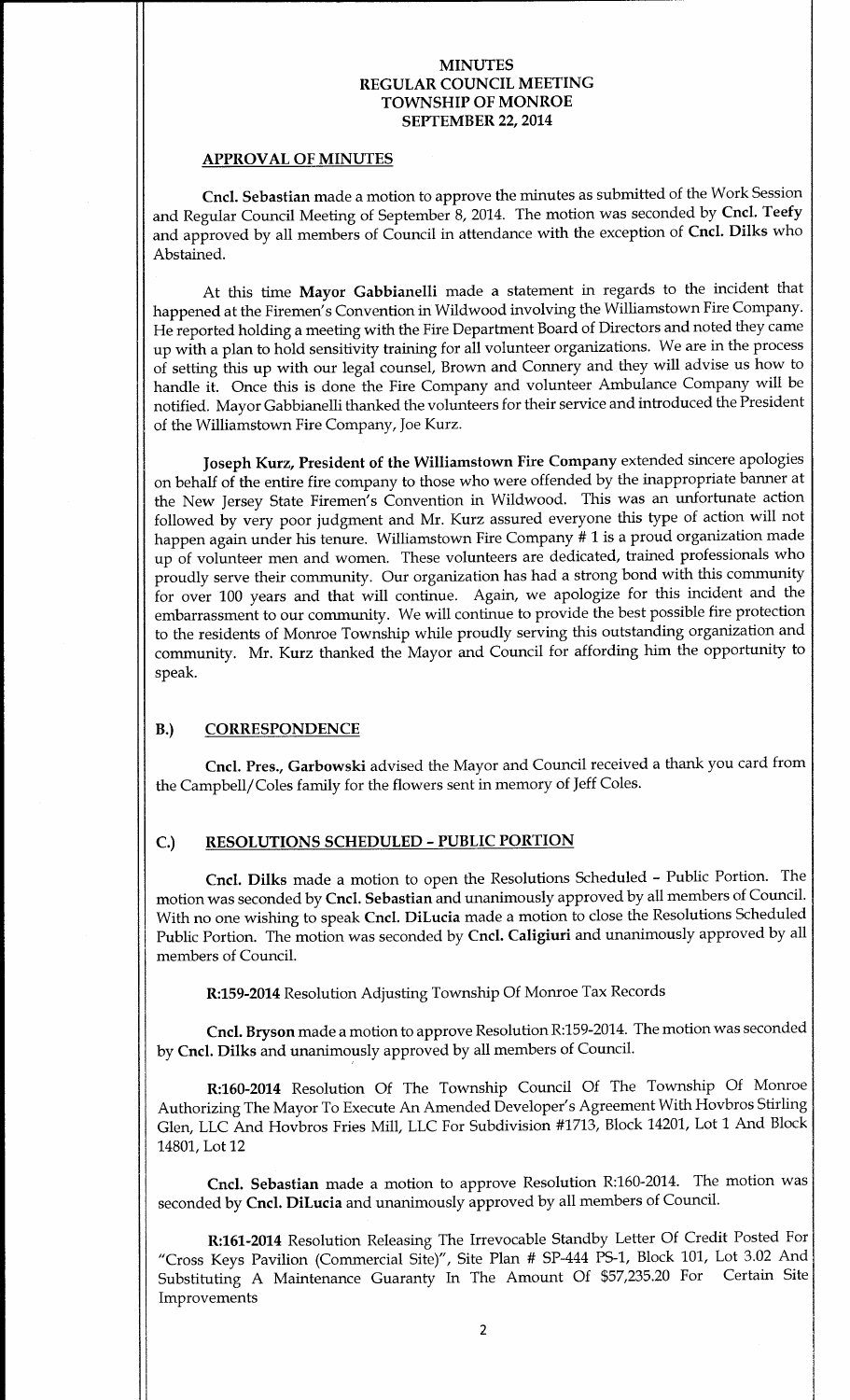# C.) RESOLUTIONS SCHEDULED - PUBLIC PORTION (cont'd)

Cncl. DiLucia made a motion to approve Resolution R:161-2014. The motion was seconded by Cncl. Dilks and unanimously approved by all members of Council.

R:162-2014 Resolution Authorizing Closed Executive Session Of The Township Council Of The Township Of Monroe To Discuss Guim V. Monroe Township And Simmermon V. Monroe Township Litigations

Cncl. Bryson made a motion to approve Resolution R:162-2014. The motion was seconded by Cncl. Sebastian and unanimously approved by all members of Council.

### D.) ORDINANCES

At this time Cncl. Pres., Garbowski turned this portion of the meeting over to Ordinance Committee Chairman, Cncl. Sebastian. Cncl. Caligiuri made a motion to open the Public Hearing for Ordinance O:16-2014. The motion was seconded by Cncl. DiLucia and unanimously approved by all members of Council. With no one wishing to speak Cncl. Pres., Garbowski made a motion to close the Public Hearing. The motion was seconded by Cncl. Dilks and unanimously approved by all members of Council.

0:16- <sup>2014</sup> An Ordinance Of The Township Council Of The Township Of Monroe To Amend The Code Of The Township Of Monroe Establishing Rates Of Compensation To Officers And Employees Of The Township Of Monroe

Second Reading: The above ordinance was published in an official publication for the Township of Monroe. This portion was opened to the public.

Cncl. Pres., Garbowski made a motion to approve Ordinance O:16-2014 for Second Reading and Public Hearing. The motion was seconded by Cncl. DiLucia.

# ROLL CALL VOTE TO APPROVE ORDINANCE 0:16-2014 FOR SECOND READING AND PUBLIC HEARING- ALL AYES

Tally: 7 Ayes, <sup>0</sup> Nays, <sup>0</sup> Abstain, <sup>0</sup> Absent. Ordinance 0:16-2014 was duly approved for Second Reading and Public Hearing.

0:17-2014 An Ordinance To Amend Section 175-135 Of The Zoning Ordinance Of The Township Of Monroe Regarding Signs

First Reading: A copy of this ordinance was posted on the bulletin board at the Municipal Complex. Additional copies were made available to the public.

Cncl. Bryson made <sup>a</sup> motion to approve Ordinance 0:17-2014 for First Reading and Publication. The motion was seconded by Cncl. Pres., Garbowski and approved by all members of Council with the exception of Cncl. Teefy who opposed the ordinance.

### CLOSED EXECUTIVE SESSION

Solicitor Fiore reported Council just concluded <sup>a</sup> Closed Executive Session that took approximately fifteen to twenty minutes. During the meeting he brought the Mayor and Council up to date as to the two matters listed that are part of the current litigation. No action will be taken this evening.

## E.) REPORTS AND OTHER MATTERS

Cncl. Bryson reported the benefit held at St. Mary' <sup>s</sup> on Friday night for Taylor Hyndman was <sup>a</sup> success with over four hundred people attending. He extended his appreciation to those that came out to support Taylor but noted the medical bills are still mounting up and if anyone that would like to provide financial assistance they should contact St. Mary's Church.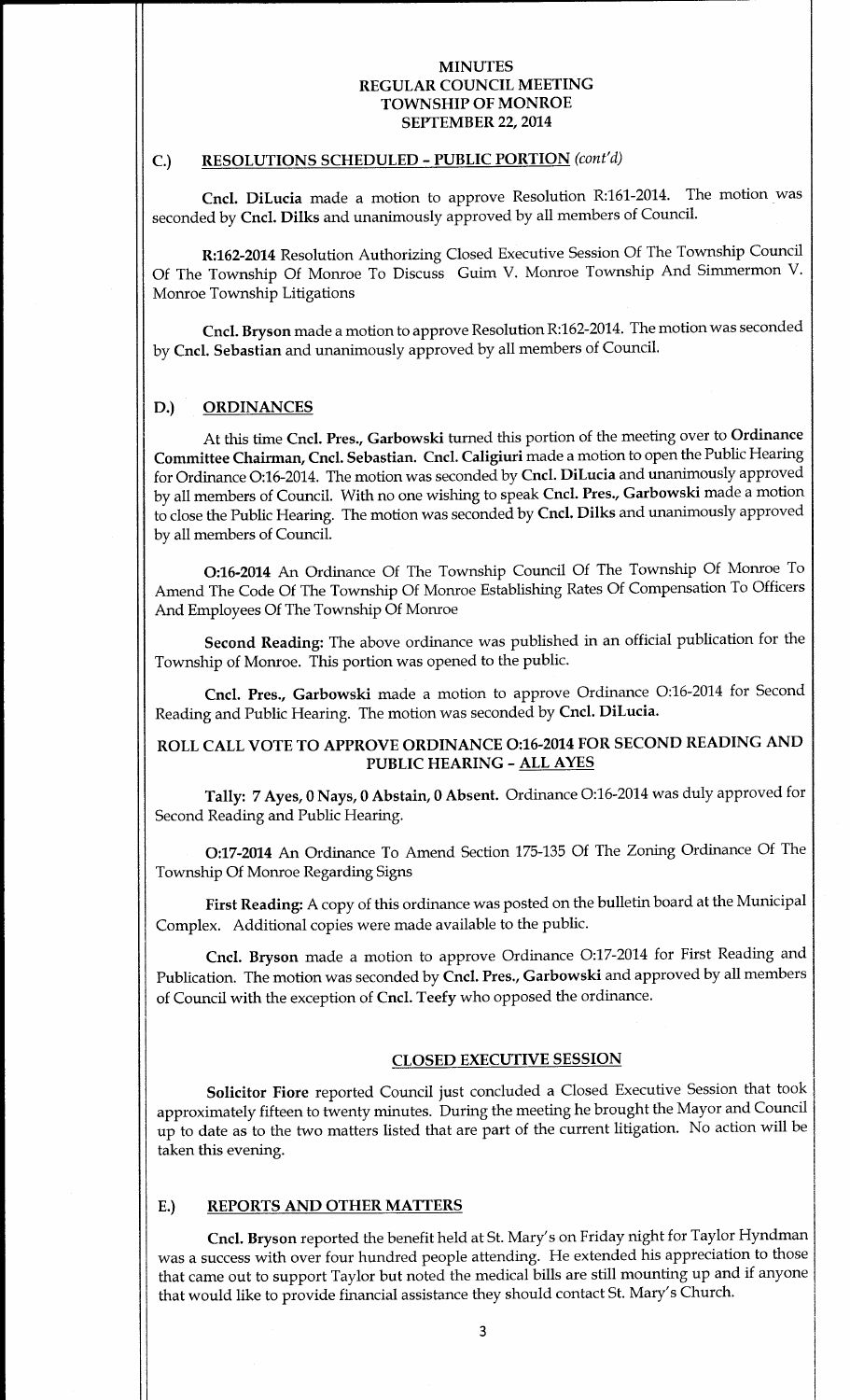## E.) REPORTS AND OTHER MATTERS (cont'd)

Cncl. Caligiuri reported attending the Public Safety Committee Meeting on August 19th and the Planning Board Meeting on September 11th and noted there is nothing to report from those meetings.

Cncl. DiLucia noted this evening Certificates of Recognition were presented to the Little League Baseball Team for winning the State Championship and he felt it was understated to just say they won <sup>a</sup> state championship because anyone who has ever coached or been involved with little league baseball understands the magnitude of that accomplishment. These are eleven year olds from Monroe Township that were the best in the State of New Jersey and that is a heck of an accomplishment, which takes a lot of discipline, hard work and hours and hours of practice. Cncl. DiLucia noted many people think people are born with these skills and that may be true but the coaches do a lot to refine those skills in such a way that a disciplined product comes out as a cohesive unit of nine players on a field. Cncl. DiLucia commended the coaches for the time they spent with this team and the parents for allowing their children to participate in activities that help them grow as human beings. He added the parents should take a lot of pride in the fact that they contributed to that. Cncl. DiLucia went on to speak about problems with the New Jersey Public Employee's Pension System and how Governor Christie proclaimed state and municipal employees were somehow the major cause for all the financial woes in this State. He noted no one can deny the taxes are very high but he does not believe the culprits in this calculation are the state and municipal employees. He spoke of how he previously went on record saying the governor's approach would not resolve the pension problem and that is now evident. If this problem continues in its current direction it will have major consequences for not only employees expecting a pension at the end of their career but to the taxpayers that are going to have to fill the void in the financial responsibilities that are going to exist. He explained the way the pension plan works is employees contribute money every pay and the municipality sends a sizeable check every year for our portion but to this day, the governor has not put one penny in the budget to pay the State' <sup>s</sup> portion and that will only multiply the problems that exist in that pension plan. He felt the time has come where the municipality can no longer sit back and allow this to happen or ignore the consequences it will have on employees. Whether you like it or not there is both a contractual and moral responsibility to ensure pension money is available for those who have worked twenty-five or thirty years as well as for those who are presently retired depending on their pension to live in this economy. Cncl. DiLucia suggested Council contact every municipality within the State of New Jersey to ask them to join us in adopting a resolution insisting that the governor find the money to fund the State' <sup>s</sup> obligation to the pension plan. Cncl. DiLucia noted he believes it is <sup>a</sup> legal and moral responsibility and it is something that cannot go unaddressed. He noted many people don't care what happens to municipal workers because they feel it will not affect them or because they feel municipal workers are overpaid and over compensated but it will affect them because if this pension plan goes under someone will have to pull it out of the hole that it goes in. If everyone else is paying their share it is the governor's responsibility to create the budget to make sure emergency situations are addressed and we need to insist that the governor find money in the State budget to pay for the pension obligations. He explained pension money is given to investment companies to invest and the dividends supplement the contributions. Normally pensions are invested in prudent and conservative things that take no chances on a down market but the governor invested a lot of the money in Hedge Funds, which are very speculative and very, very costly. These investment firms charge higher handling fees than other companies and last year the return on the investment on those pension funds was far below what the average investment in other funds were. This is like hiring and paying <sup>a</sup> contractor big bucks for <sup>a</sup> lousy job. In this case it put those pension plans in jeopardy because Hedge Funds can drop 30% to 40% and then what will happen with these pension plans. Cncl. DiLucia noted at the next Work Session Meeting he was going to request a resolution be developed to ask other towns to join us in insisting the governor keeps his legal and moral responsibility and find money to fund these pension plans.

Cncl. Sebastian reported Monroe Township Ambulance entered the 1963 Rescue Truck in the Antique Category and an ambulance in the Ambulance Category at the Firemen's Convention and both took First Place in their categories. Cecil Fire took their Rescue Pumper and took Second Place for the Best Appearing Rescue Pumper in the State. He noted this is <sup>a</sup> big achievement for the volunteers, as they spend <sup>a</sup> lot of time making sure their rigs are clean because judges practically go through <sup>a</sup> vehicle with white gloves to make sure it is in perfect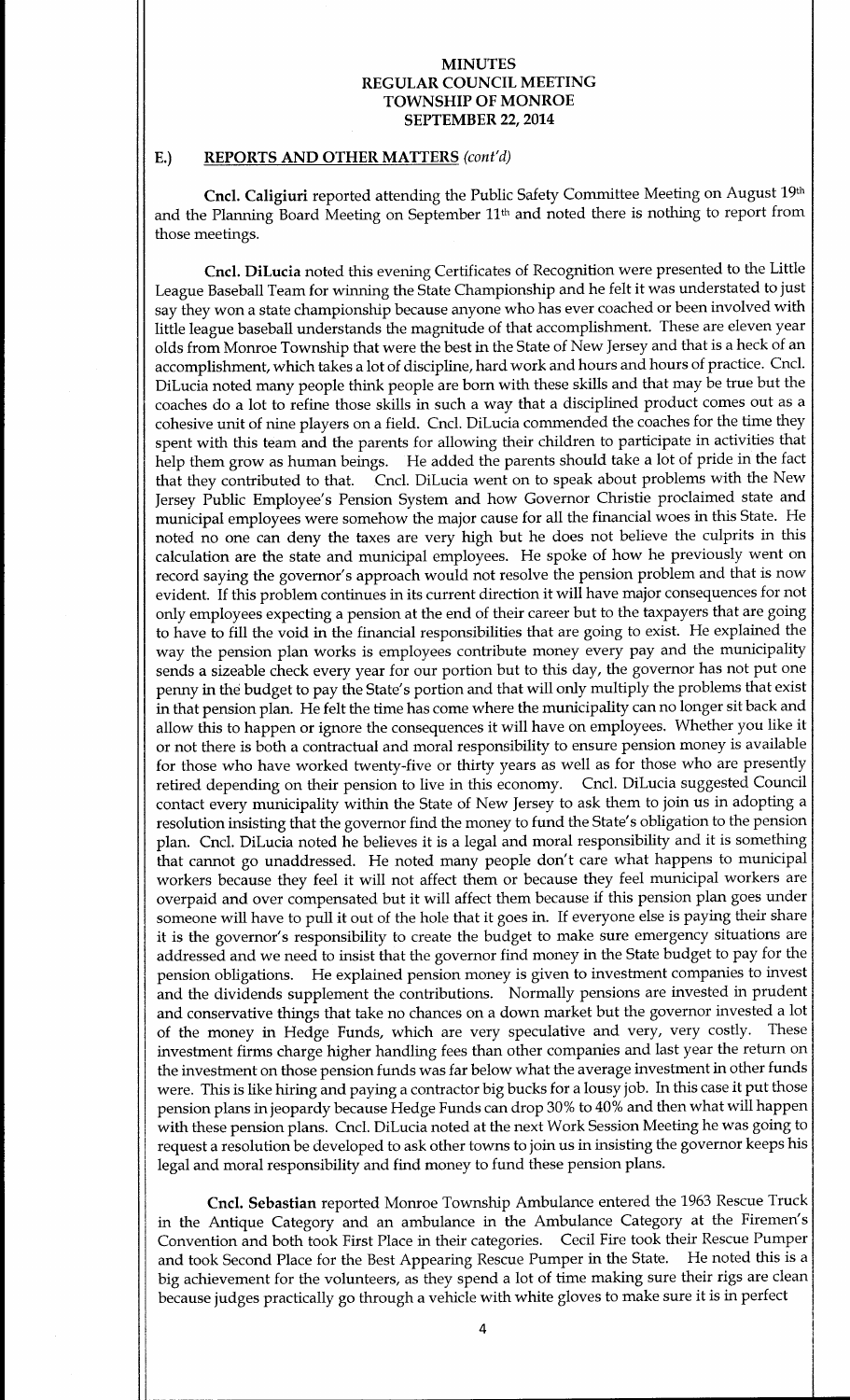### E.) REPORTS AND OTHER MATTERS (cont'd)

condition to earn the title. Win, lose or draw it is good for the municipality because the vehicles are being maintained. The ambulances have gone through many years of service and recently the original boxes were put on new chassis. Both the paid crew and volunteers spend <sup>a</sup> lot of time maintaining the six ambulances we have keeping them all in good shape. Proclamations will be presented to the Cecil Fire Company and Monroe Township Ambulance Association at the October 27th Council Meeting to show our appreciation for them taking care of our equipment in such a well manner.

Cncl. Teefy reported on Monday September 15<sup>th</sup> he attended the Environmental Commission Meeting where discussion took place regarding the clean community projects they have been working on. September 13<sup>th</sup> they had volunteer groups clean up the Cedar Lake Wildlife Management area, which is off Jackson Road and Saturday, September 29th they will be cleaning up the 4-H property located in the Cecil area. During the Commission Meeting Cncl. Teefy told the Commission that when he took his daughter to college in Washington State he found out stores do not use plastic bags and they charge five cents for a paper bag. The town of about 90,000 people has an ordinance making plastic bags illegal. People bring their own bags to the stores and it was interesting to see how going green is working in that town. The Commission discussed looking into doing that here. It would take a while to implement and they would have to work with Shop Rite and Wal-Mart the two major stores in town to get people to start bringing their own bags to the stores. Plastic bags do not go away, they end up in landfills and they are not biodegradable. He advised in the future the Environmental Commission may have more information on this. Cncl. Teefy reported he attended the POW/ MIA Ceremony at the Pfeiffer Center on Friday night where approximately seventy people were in attendance to honor former prisoners of war and those missing in action. During the ceremonies the VFW and American Legion presented Mayor Gabbianelli with a very nice plaque in recognition of his dedicated service to the veterans of the township during his twelve years as mayor. On Saturday he attended the Cecil Fire Department barbeque and the American Legion Riders Beef and Beer. He reported on Saturday, October 25th the Fall Festival will be held at Owens Park from 10:00 AM to 2:00 PM. This event will include games, hayrides and food. At 2:00 PM it will be shut down because the Parks and Rec Commission members need to begin getting things ready for the Halloween Parade, which begins at 7:00 PM that night. The parade will include large and small floats, classic cars, motorcycles, string bands and candy will be handed out to the kids. Cncl. Teefy urged parents not to let their children run into the street for the candy as there are vehicles in the parade and we don't want anyone to get hurt. Those who wish to enter a float or walk in the parade should contact the Parks and Rec Department at 856-728-1372.

Mayor Gabbianelli reported attending the Opening Ceremonies for Soccer on Friday, September 5th. He noted he was involved when his children played and now his grandchildren are playing. During the event Marion Berwick was honored and presented with <sup>a</sup> proclamation in recognition of 40 years of service to the association. The Mayor congratulated her and thanked her for her service. The Mayor reported on Wednesday he bagged groceries at Shop Rite along with Sean Landeta, a former Eagles and Giant's kicker for the " Help Bag Hunger" program and while he was there he saw people coming in with their own bags. He also reported attending the POW/ MIA Ceremony and was very surprised with the recognition and kind words from the veterans. He reported the Public Works yard will be closed on Saturdays after this month, that the township was awarded a grant in the amount of \$50,000.00 from the CDBG for Phase 6 of the Winslow Road Project, which will begin in the spring and that Applebees would like to be open by the end of the year. Engineer Chris Rehmann advised <sup>a</sup> preconstruction conference, which they previously postponed twice, has been scheduled for next Thursday. The Mayor added they<br>want to be open by the end of the year but they have a paperwork issue with the Pinelands. The want to be open by the end of the year but they have a paperwork issue with the Pinelands. Mayor reported one of the new police officers saved a man's life by using Narcan and the ambulance squads will begin their training on it so township emergency responders can be as efficient as possible. He also reported the Administration renegotiated with the HIF regarding the two million dollar refund we were to get in 2018, six years after we left the HIF. Getting two million dollars at one time would be difficult budgeting so instead of that we will get half <sup>a</sup> million dollars in <sup>2016</sup> and <sup>2017</sup> and <sup>a</sup> million dollars in 2018. Spreading the refund out will create <sup>a</sup> more stable budget for the township. The Mayor noted he has <sup>100</sup> days remaining in his term.

1